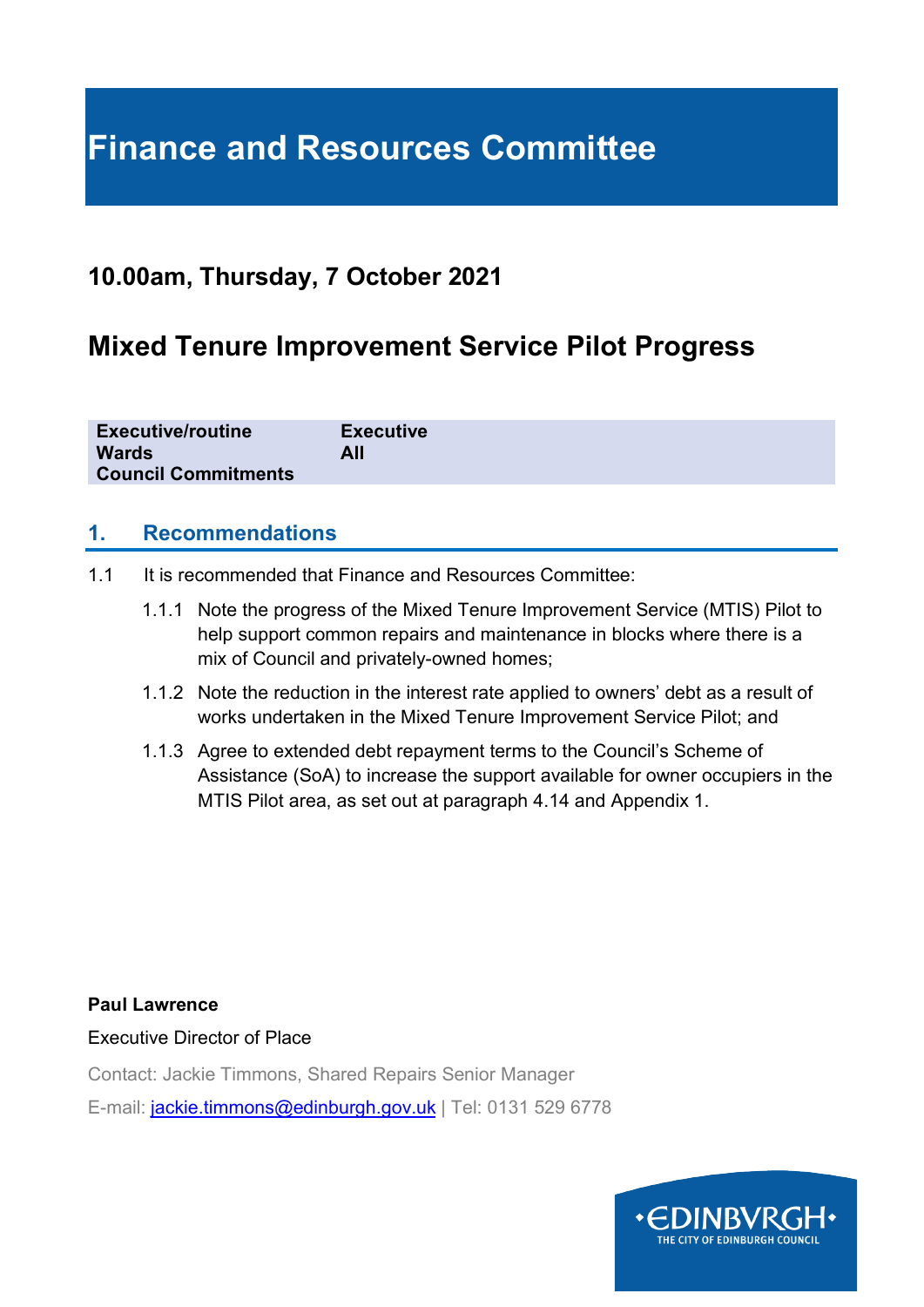**Report**

# **Mixed Tenure Improvement Service Pilot Progress**

#### **2. Executive Summary**

- 2.1 The Council is the largest landlord in the city with around half of its homes in mixed tenure blocks where responsibility for maintaining the buildings is shared with the other owners. Most of the housing stock is situated in former Council estates where property values and household incomes are low, making it more difficult for owners to afford the cost of repairs. The Council has a duty to maintain homes on behalf of tenants and to ensure that Council homes meet the Energy Efficiency Standard for Social Housing (EESSH 2) by 2032. In order to tackle disrepair in housing and support the delivery of Council commitments, including net zero carbon, the Council established the Mixed Tenure Improvement Service (MTIS).
- 2.2 This report sets out progress of the MTIS pilot and the challenges to date. It also outlines plans to increase support available for owner occupiers living in the pilot area in Wester Hailes to help them meet their responsibilities for the cost of work.

#### **3. Background**

- 3.1 The creation of mixed tenure neighbourhoods in the 1980s and 1990s, arising from right-to-buy legislation, has led to increased complexity in taking forward repairs, maintenance and improvements to common areas of blocks or tenements.
- 3.2 In mixed tenure blocks, there is a mix of ownership with owner occupiers, landlords and Council-owned flats. Many of these blocks need significant investment to common elements. A majority agreement of owners in each block is required before decisions can be made on the scope of common repair work to be taken forward. Flat owners are responsible for paying their share of any repair works undertaken in accordance with their title deeds.
- 3.3 Housing Revenue Account (HRA) investment over the past five years has been targeted at internal and external improvements to blocks in full ownership of the Council. Investment is now needed to the external fabric and communal areas of mixed tenure blocks to ensure flats in blocks are warm, damp free, safe, secure and wind and watertight. Taking the fabric first approach will assist the Council to comply with the requirements set by the Scottish Government in relation to Energy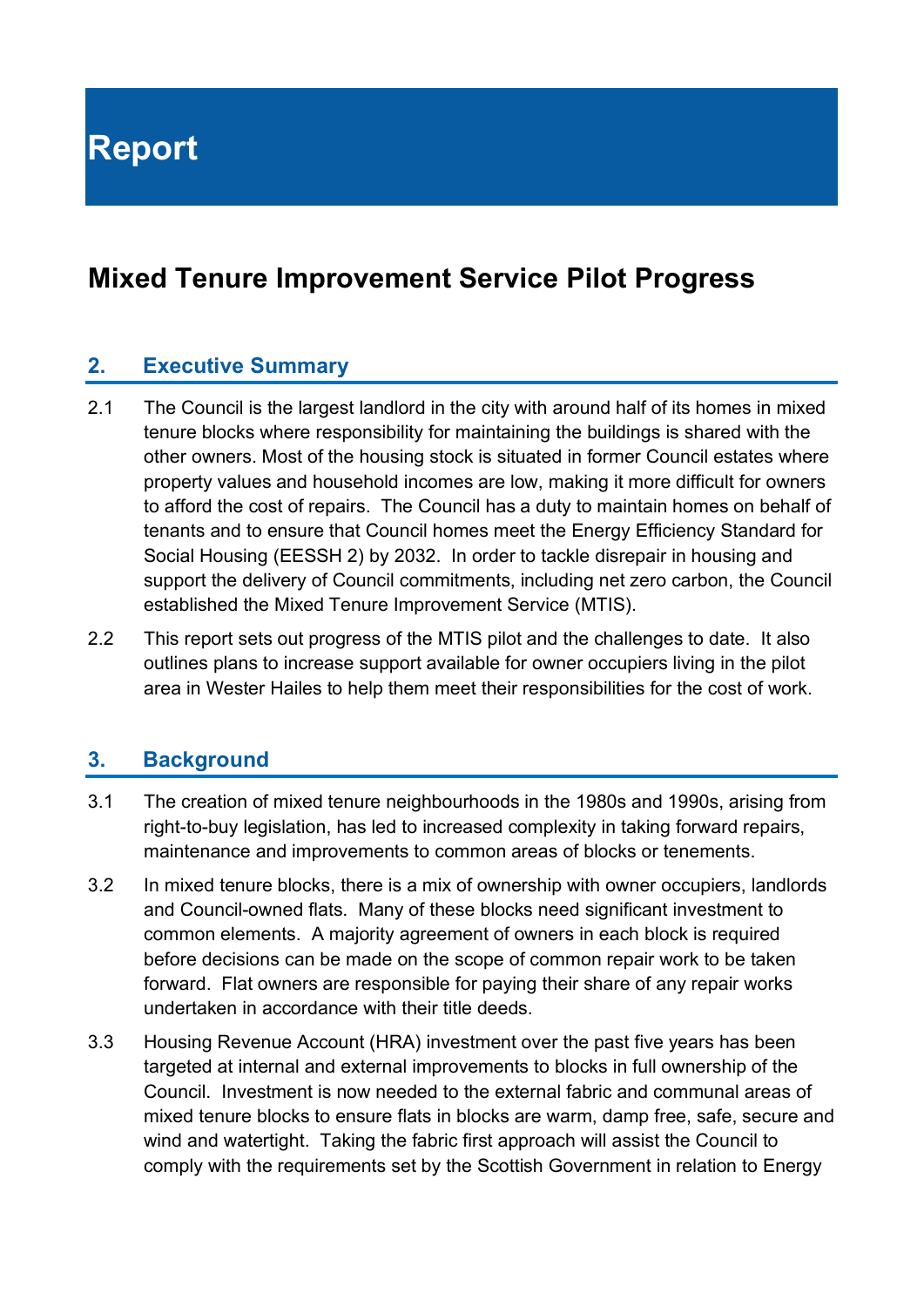Efficiency Standards for Social Housing (EESSH2). In addition, making progress towards the Councils objectives to meet the Net Zero Carbon target by 2030.

- 3.4 On [7 June 2018,](https://democracy.edinburgh.gov.uk/CeListDocuments.aspx?CommitteeId=287&MeetingId=2520&DF=07%2f06%2f2018&Ver=2) Housing and Economy Committee approved a Mixed Tenure Improvement Strategy, setting out the next steps to tackle mixed tenure repairs. The report also noted a proposal to establish a Mixed Tenure Service to engage with all residents and manage the delivery of the construction work.
- 3.5 Updates on the Mixed Tenure Improvement Strategy were also considered by Housing and Economy Committee on [24 January 2019 a](https://democracy.edinburgh.gov.uk/CeListDocuments.aspx?CommitteeId=287&MeetingId=4953&DF=24%2f01%2f2019&Ver=2)nd [6 June 2019.](https://democracy.edinburgh.gov.uk/CeListDocuments.aspx?CommitteeId=287&MeetingId=4955&DF=06%2f06%2f2019&Ver=2) On [23](https://democracy.edinburgh.gov.uk/ieListDocuments.aspx?CId=140&MId=348&Ver=4)  [January 2020,](https://democracy.edinburgh.gov.uk/ieListDocuments.aspx?CId=140&MId=348&Ver=4) Finance and Resources Committee noted the proposals to pilot the Service and agreed to extend the debt repayment terms to enhance the Council's existing Scheme of Assistance (SoA). The Pilot is intended to inform future decisions on mixed tenure work required across the city and the approach used to achieve improvements to the Council's existing housing stock.

## **4. Main report**

- 4.1 The scale of mixed tenure repairs required across the city is substantial. Delivery of much of the required investment to maintain and improve Council housing stock is dependent on getting the agreement of other owners within mixed tenure blocks. The ability to deliver on the Council's Net Zero Carbon target by 2030 is also heavily dependent on working with owners to achieve a fabric first approach that minimises the requirement for energy use. The legislative framework and processes to progress works must be followed to recover owners' share of costs.
- 4.2 The MTIS was established as a three year pilot to deliver mixed tenure investment as part of the Capital Programme for Housing, supported by effective use of the Tenement (Scotland) Act 2004 framework.
- 4.3 The MTIS programme of works include delivery of repairs to 1,400 flats in 181 blocks, with an estimated value of £30m over the three-year period. The Council own the majority of flats (approximately 1,000 flats in the pilot area) with the remainder (400) being privately owned. Ownership checks to date show that landlords own 45% of privately-owned flats.
- 4.4 The implementation of the MTIS commenced in 2020 with recruitment of the team and the development of standard operating procedures (SOP's). MTIS case officers are dedicated to engagement and communication with owners and tenants in the pilot area. The MTIS Chartered Surveyors undertake the technical work including on-site Building Condition surveys, preparation of owner reports and cost estimates, preparation and submission of Building warrants, procurement and management of specialist surveys and construction works.
- 4.5 The SOP's include research and verification of ownership of flats, investigation and verification of apportionment of repair costs per owner, from the title deeds and Tenement Act rules where applicable. This work is undertaken prior to communicating with owners. The first letters to owners introduce the Pilot project and describe the programme objectives, roles and responsibilities of owners, the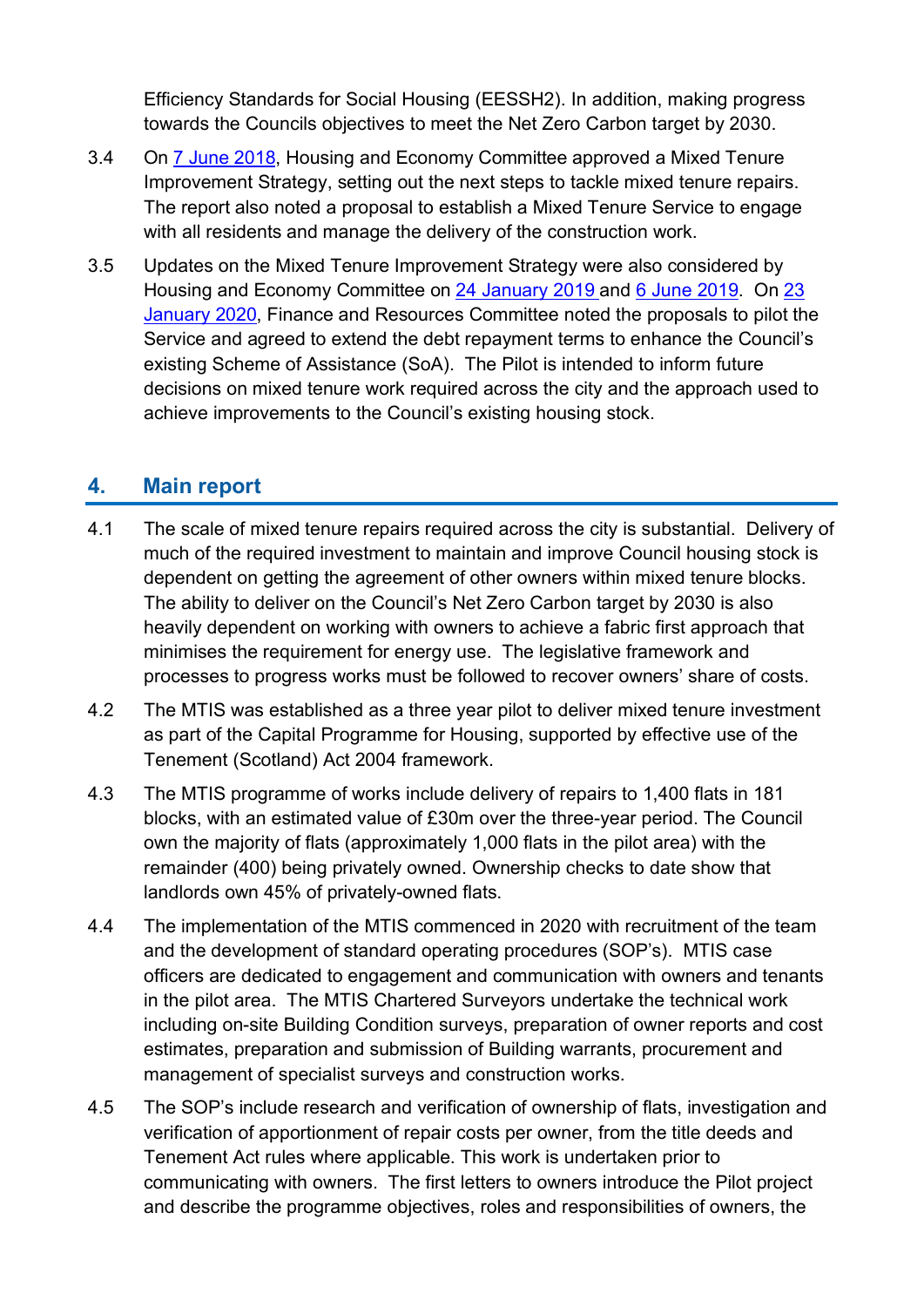legal framework, the voting and appeal process, the building condition survey process and how the repair works will be delivered.

#### **Progress**

- 4.6 The programme will be delivered over the next three years. Phase 1 is being taken forward in 2021/22 and includes works to 512 flats of which 141 (28%) are privately owned. Of the privately-owned flats, 63 are owned by landlords and 78 are owner occupied.
- 4.7 78 properties have progressed to a legally binding majority scheme decision in all but one minority block.
- 4.8 The estimated average cost of repairs per flat in Phase 1 was £28,000, which was notified to owners. This included repairs cost, provisional sums, contingency sum, 20% project management fee and VAT. The cost per flat was subject to the scope of repairs and apportionment of costs by rateable value, in accordance with the flat title deeds.
- 4.9 Prior to submitting estimate costs to owners, the team investigated and received specialist advice to confirm that VAT can be charge at 5% for some energy efficiency measures, this reduced the average VAT charged per block to 11%.
- 4.10 During the pre-tender period the team have undertaken a value cost engineering exercise following the results of specialist surveys and some provisional items have been removed from the cost estimates. Following evaluation of contractor tenders for Phase 1 the impact of Covid-19 and Brexit related issues have been clarified as far as possible and following procurement, owners will be sent revised estimated costs.
- 4.11 The initial cost estimates excluded non repayable Grant funding available to private owners through the Home Energy Efficiency Programme for Scotland (HEEPS), Area Based Scheme (ABS) secured by the Council from the Scottish Government. HEEPS ABS funding is provided to local authorities to develop and deliver energy efficiency programmes, mainly solid wall insulation, in areas with high levels of fuel poverty.
- 4.12 The grant funding available to all owner occupiers will be up to £7,000. Landlords may be eligible for funding subject to the number of properties they own. The details of this will be included in updated cost estimates for owners.
- 4.13 Council officers have also explored the availability of additional Grants for owners in fuel poverty with Energy Saving Trust. This will be possible subject to criteria being met, households confirming eligibility and evidence being collected by the Council.
- 4.14 Additional support is available to increase the grants by a further £5,000 for vulnerable owners, to £12,000 for energy efficiency work. There is also an opportunity to add 10% to this for structural works related to the energy efficiency work if required and up to 20% for enabling works. In some circumstances this will increase the grants to up to £15,600 for some vulnerable owner's, and will be managed under the current 2021-22 HEEPS ABS grant from the Scottish Government.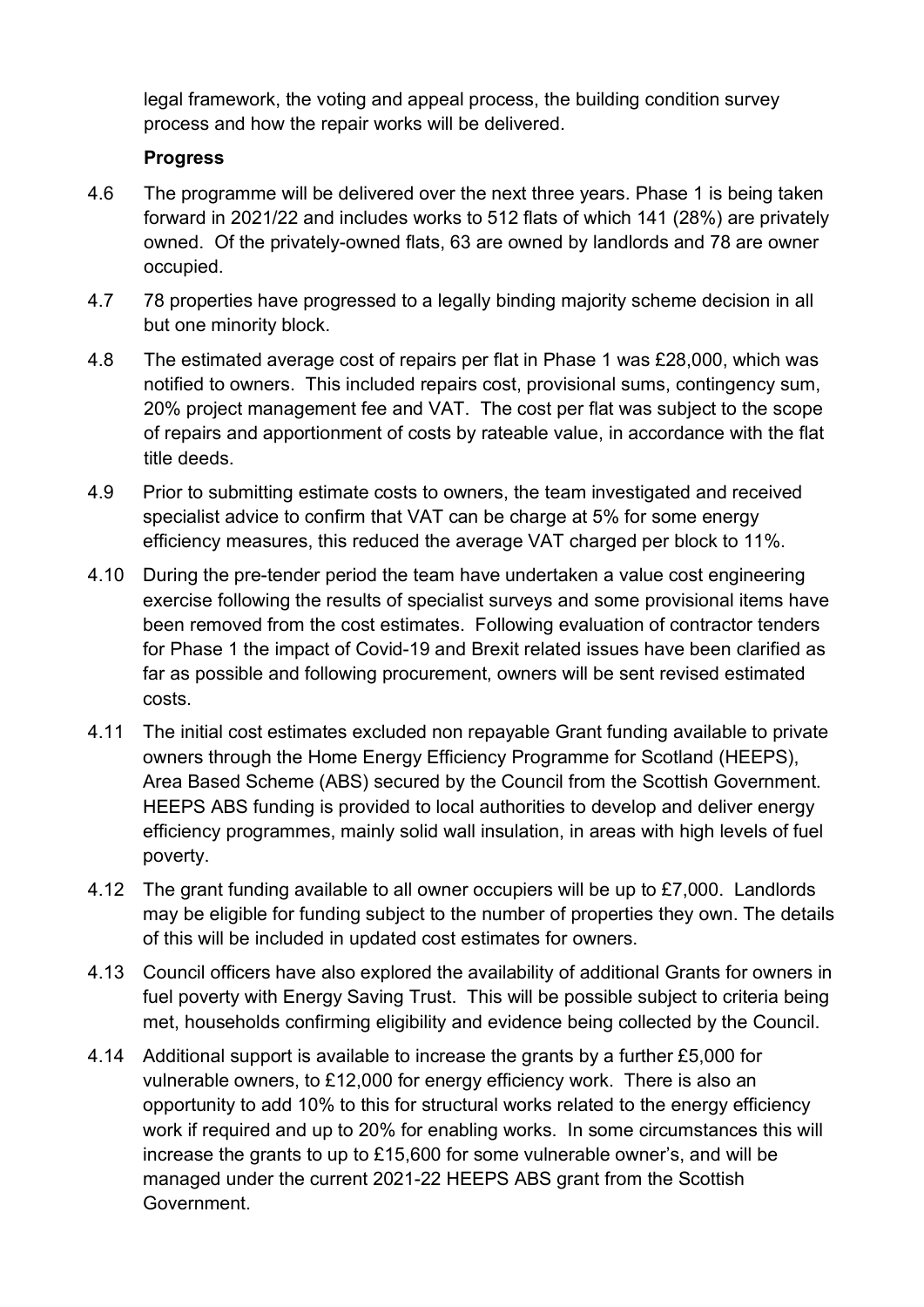- 4.15 The result of securing grant funding and value engineering may reduce the estimated costs for Phase 1 works invoiced to vulnerable owners to approximately £2,000, subject to final accounts agreed with contractors. Estimated costs for other Phase 1 owner occupiers and landlords may range from £9,000 to £18,000 (these costs are subject to the final scope of works, apportionment of final costs and securing grant funding).
- 4.16 The construction work has now been procured and updated cost estimates will be sent to owners. Works are expected to start on site at the end of October.

#### **Enhanced Scheme of Assistance**

On [23 January 2020,](https://democracy.edinburgh.gov.uk/ieListDocuments.aspx?CId=140&MId=348&Ver=4) Finance and Resources Committee approved extended debt re-payment plans for the MTIS Pilot. The construction work will be financed by the Council and charged to owner occupiers upon completion. Payment plans set up with the Council do not affect an owner's credit score. Payment plans available for owner occupiers are as follows:

4.16.1 Owners with total MTIS debts of up to £5,000 may be offered a payment plan of a maximum of four years;

- 4.16.2 Owners with total MTIS debts between £5,000 and £10,000 may be offered a payment plan of no longer than seven years; and
- 4.16.3 Owners with total MTIS debts of more than £10,000 may be offered a payment plan of a maximum of ten years.
- 4.17 These terms are available to owner occupiers in the MTIS Pilot area only.
- 4.18 As a last resort, owner occupiers may also consider an option to sell their flat back to the Council and remain in their home with a Scottish Secure Tenancy in line with the agreed strategy for consolidation or divestment of interest in mixed tenure blocks as set in the Acquisitions and Disposal Policy (A [and D Project Update 26](https://democracy.edinburgh.gov.uk/CeListDocuments.aspx?CommitteeId=286&MeetingId=2509&DF=26%2f01%2f2016&Ver=2)  [Jan 2016\)](https://democracy.edinburgh.gov.uk/CeListDocuments.aspx?CommitteeId=286&MeetingId=2509&DF=26%2f01%2f2016&Ver=2) and as a 'last resort' option.
- 4.19 The average income in Wester Hailes is 37% lower than the Edinburgh average and the value of a 2-bed flat is 50% lower than the Edinburgh average. Wester Hailes is in the most deprived 5% of Edinburgh. A case study of owners in Phase 1, assessment made through Scottish Index of Multiple Deprivation and the Scottish Government Home analytics database, found that almost half of these owner occupiers may be categorised as in extreme fuel poverty.
- 4.20 Owner occupiers may not be able to afford to pay back the costs over the maximum 10-year period offered by the Council and the repayment amounts may be a significant proportion of their income. In the case of vulnerable owners including pensioners, a repayable loan may be very difficult to sustain over the current repayment period.
- 4.21 Should owners have difficulty securing finance from the market, extending debt repayment terms for their share of costs arising from Council-led mixed tenure work may help owners meet their responsibilities to repay these costs over a longer period. This would be an additional measure included with the Council's SoA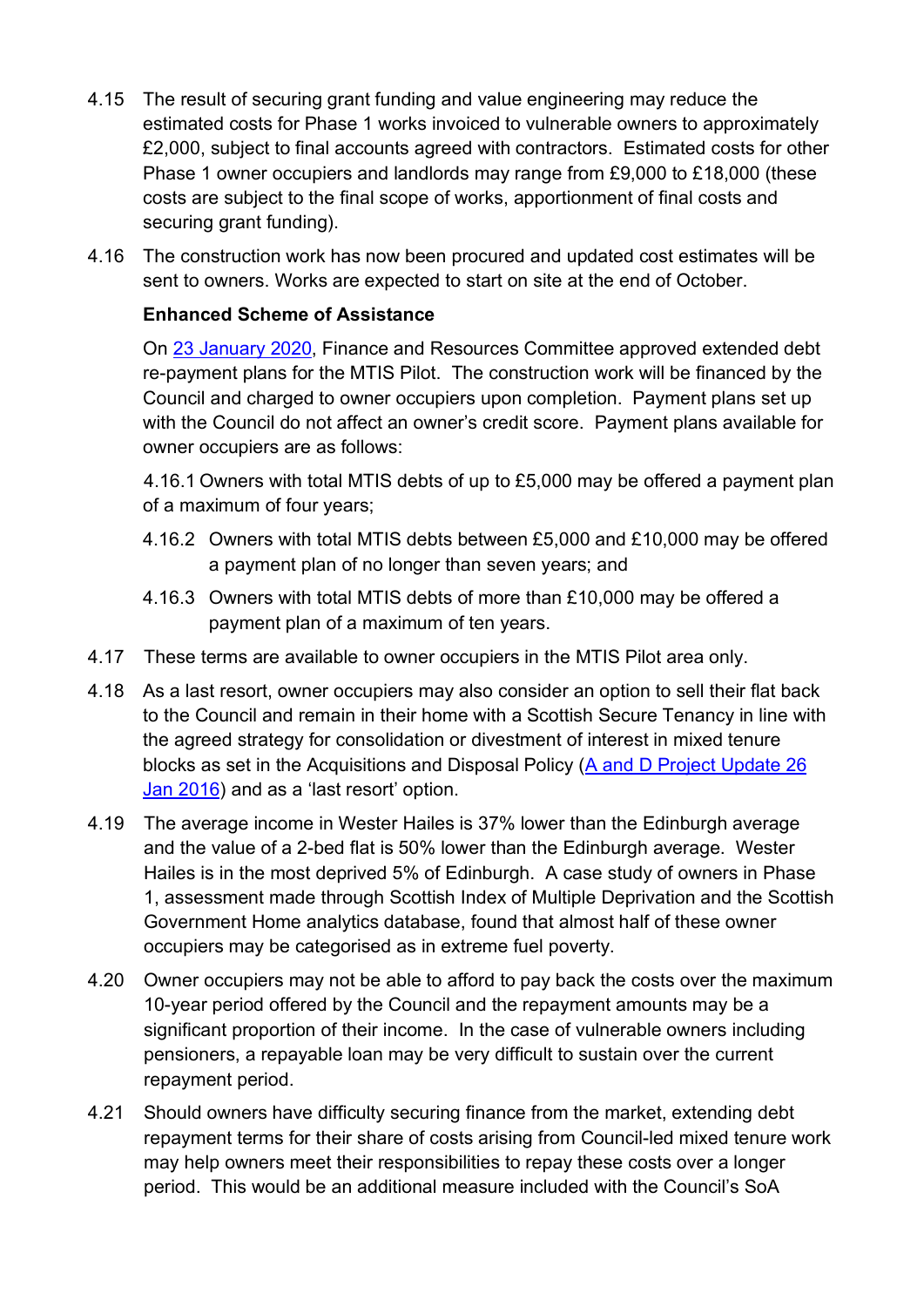covering the Mixed Tenure Improvement Pilot. Finance and Resources Committee is asked to agree an extension to debt repayment of up to 15 years for owners with debts of more than £7,000, as set out in Appendix 1 of this report.

- 4.22 These extended repayment terms would only apply to owners who live in their homes in mixed tenure blocks within the MTIS pilot and would not apply to landlords. Experience from the Edinburgh Shared Repairs Service is that once a scheme decision is reached, landlords pay their share of common repairs. Extending the debt repayment period for the purposes of the three-year pilot will allow the Council to manage exposure to financial risk in a controlled environment and make more accurate assumptions of scale and level of risk for the future programme.
- 4.23 With potentially significant repair bills, the Council would be more likely to recoup costs sooner if existing debt repayment terms were extended instead of resorting to an inhibition order immediately following an initial debt repayment period. An inhibition order prevents the owner from re-mortgaging or selling their home without repaying the full costs of work. Whilst an inhibition order would ultimately lead to the full repayment of the debt, it would be at a later, undefined time.
- 4.24 The policy is aimed at getting the balance right for both the Council and debtors whilst not encouraging owners to agree payment plans with the Council by default, as the market is more likely to offer more financially attractive alternatives. However, longer repayment terms may be a preferable option for people who are unable to access high street finance but may end up facing an inhibition order if they cannot afford to repay costs within the Council's existing debt repayment terms. As part of its ongoing work, the MTIS will also signpost to organisations that offer independent financial advice. All owners have a responsibility to maintain and repair the common areas of their homes and to meet their share of costs of any works that are carried out.
- 4.25 Additional signposting may include an option for owners to release equity in their homes using schemes operated by organisations, such as, the Equity Release Council. Options include release of part or all the equity value of your home with no monthly repayments. These schemes are regulated by the Financial Conduct Authority and are available to owners over 55 years of age. Owners are advised to seek their own legal and financial advice in relation to this.
- 4.26 A further measure to secure outstanding debt will be the introduction of an additional process to secure debt using a Notice of Potential Liability (NoPL), which was introduced by the Tenement (Scotland) Act 2004. The debt is registered on the burdens section of the property title at the land register which has an advantage over an Inhibition Order. The NoPL is renewed every three years and would be used alongside a re-payment plan arranged with the Councils debt recovery service for debt resulting from the unpaid invoices in relation to the MTIS Pilot.
- 4.27 The Council's rate of interest applicable for MTIS debt in re-payment plans is 6%. In accordance with the Council's Scheme of Delegation, the Service Director for Finance sets and reviews the interest rate. The Council interest rate level may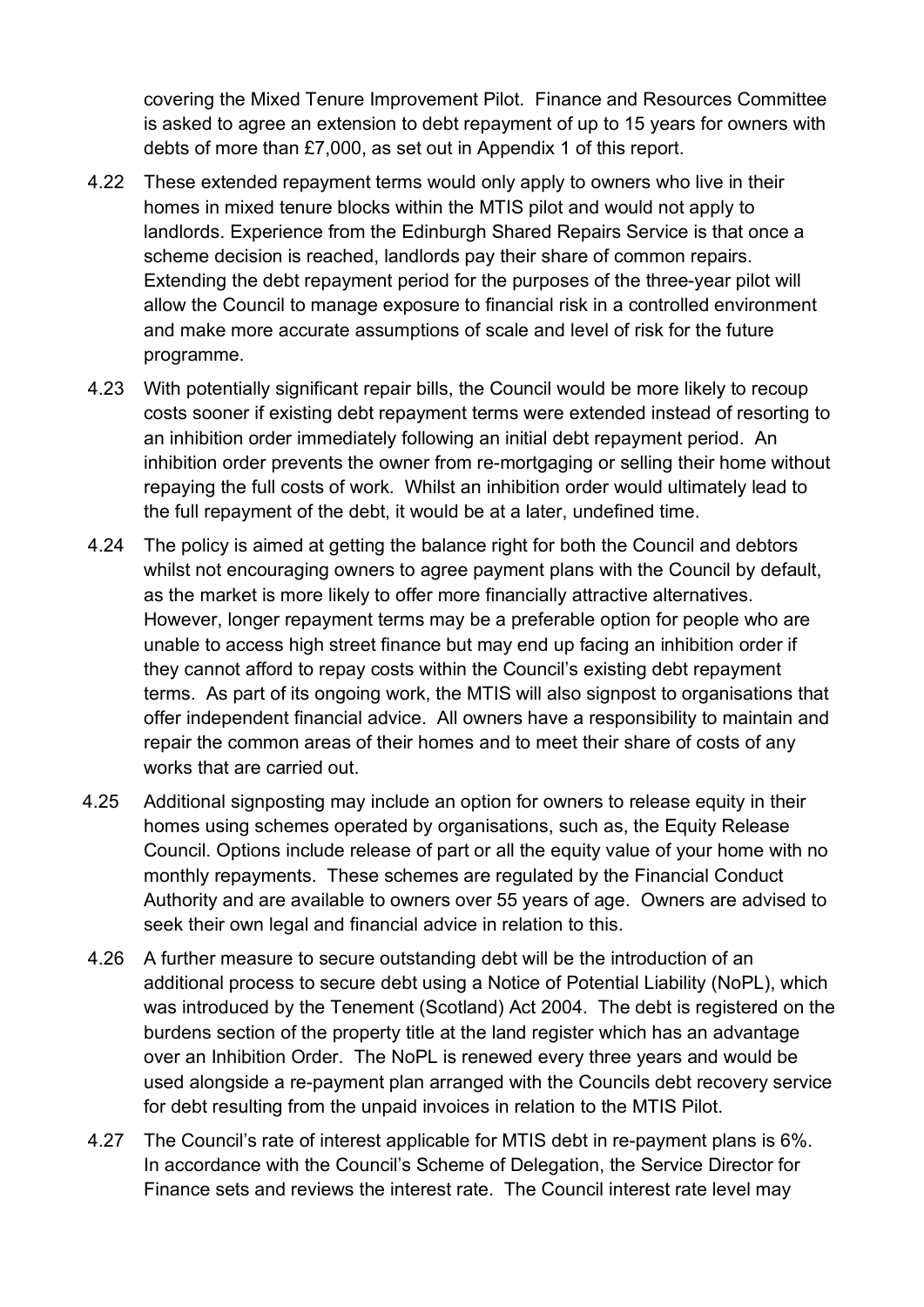reduce the risk of bad debt by encouraging owners to find an alternative lender. However, some owners may not be able to secure funding through loans from the financial marketplace due to a poor credit rating. Additionally, interest rates at 6% may be perceived as penalising those owners and investigations into interest rates charged by other local authorities for this type of debt has shown, of those respondents, the Council's interest rate was the highest. In order to support the delivery of the pilot, the Council's rate of interest for MTIS debit in repayment plan will be reduced from 6% to 4%.

- 4.28 Loans of up to £10,000 at 0% interest may also be available to owners through Home Energy Scotland (HES). The Mixed Tenure team are working with Home Energy Scotland and the Energy Saving Trust to share knowledge and understanding of the processes for owners. These loans are not secured on their property and are personal loans. HES will verify affordability prior to approval. Energy Savings Trust have been asked if the loan terms can be extended for owner occupiers. EST are to take this proposal to Scottish Government, who have the power to change this.
- 4.29 Risks of further enhancement to the SoA will need to be carefully monitored with relevant mitigating actions taken to ensure they are contained as far as possible.
- 4.30 The potential risks include financial risks, such as owners' bad debt as well as reputational, if the Council is not seen to work effectively with owners. Financial controls and robust accounting processes will also be used to manage and monitor the sums due to the Council.
- 4.31 Owners are responsible for maintenance and repairs of common areas but by adapting the SoA, the Council is offering a hierarchy of assistance to help owners carry out essential repairs to their home. The proposal to enhance the existing assistance will have a more positive impact on the cashflow for the Council than increasing the use of inhibition orders. The use of inhibitions secures the debt, but the Council may have to wait several years to get payment of the sums due.
- 4.32 Conversely there are also risks of not tackling essential repairs to common areas. Not investing in the condition of homes would lead to further deterioration of Housing Revenue Account (HRA) assets, increasing the cost of repairs, with the ultimate risk of demolition and resultant loss of housing supply.

### **5. Next Steps**

5.1 Subject to approval of the additional measure the sundry debt policy wording will be amended to reflect the amendments agreed by Committee.

### **6. Financial impact**

6.1 The enhancements to the current scheme of assistance of extending the period for payment plans with the Council to 15 years and a reduction in the interest rate to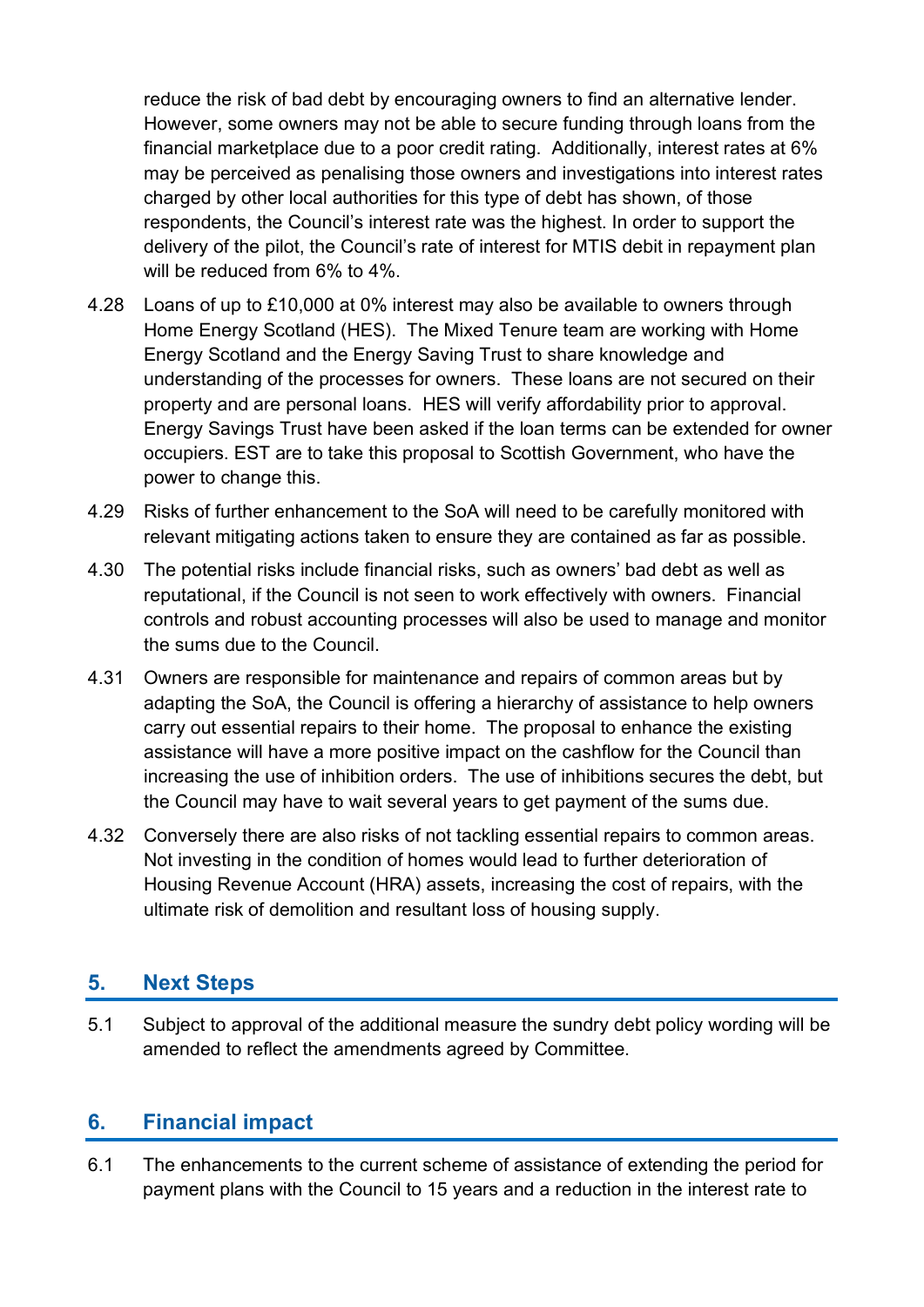4% would be applicable to owner occupiers within the mixed tenure pilot area, reducing the financial risk to the Council. The risks will be regularly monitored and mitigated as far as possible by securing the recovery of the debt by appropriate means, this may be by Inhibition Order or Notice of Potential liability registered on the title deeds at Registers of Scotland.

# **7. Stakeholder/Community Impact**

7.1 None.

#### **8. Background reading/external references**

- 8.1 [Mixed Tenure Improvement Strategy,](https://democracy.edinburgh.gov.uk/CeListDocuments.aspx?CommitteeId=287&MeetingId=2520&DF=07%2f06%2f2018&Ver=2) Housing and Economy Committee, 7 June 2018.
- 8.2 [Mixed Tenure Improvement Strategy,](https://democracy.edinburgh.gov.uk/CeListDocuments.aspx?CommitteeId=287&MeetingId=4953&DF=24%2f01%2f2019&Ver=2) Housing and Economy Committee, 24 January 2019.
- 8.3 [Mixed Tenure Improvement Strategy Update,](https://democracy.edinburgh.gov.uk/CeListDocuments.aspx?CommitteeId=287&MeetingId=4955&DF=06%2f06%2f2019&Ver=2) Housing and Economy Committee, 6 June 2019.
- 8.4 [Mixed Tenure Improvement Strategy,](https://democracy.edinburgh.gov.uk/ieListDocuments.aspx?CId=140&MId=348&Ver=4) Finance and Resources Committee, 23 January 2020.

#### **9. Appendices**

9.1 Appendix 1 – Proposed extension to Debt repayment terms based on Section 11 of Corporate Debt Policy.